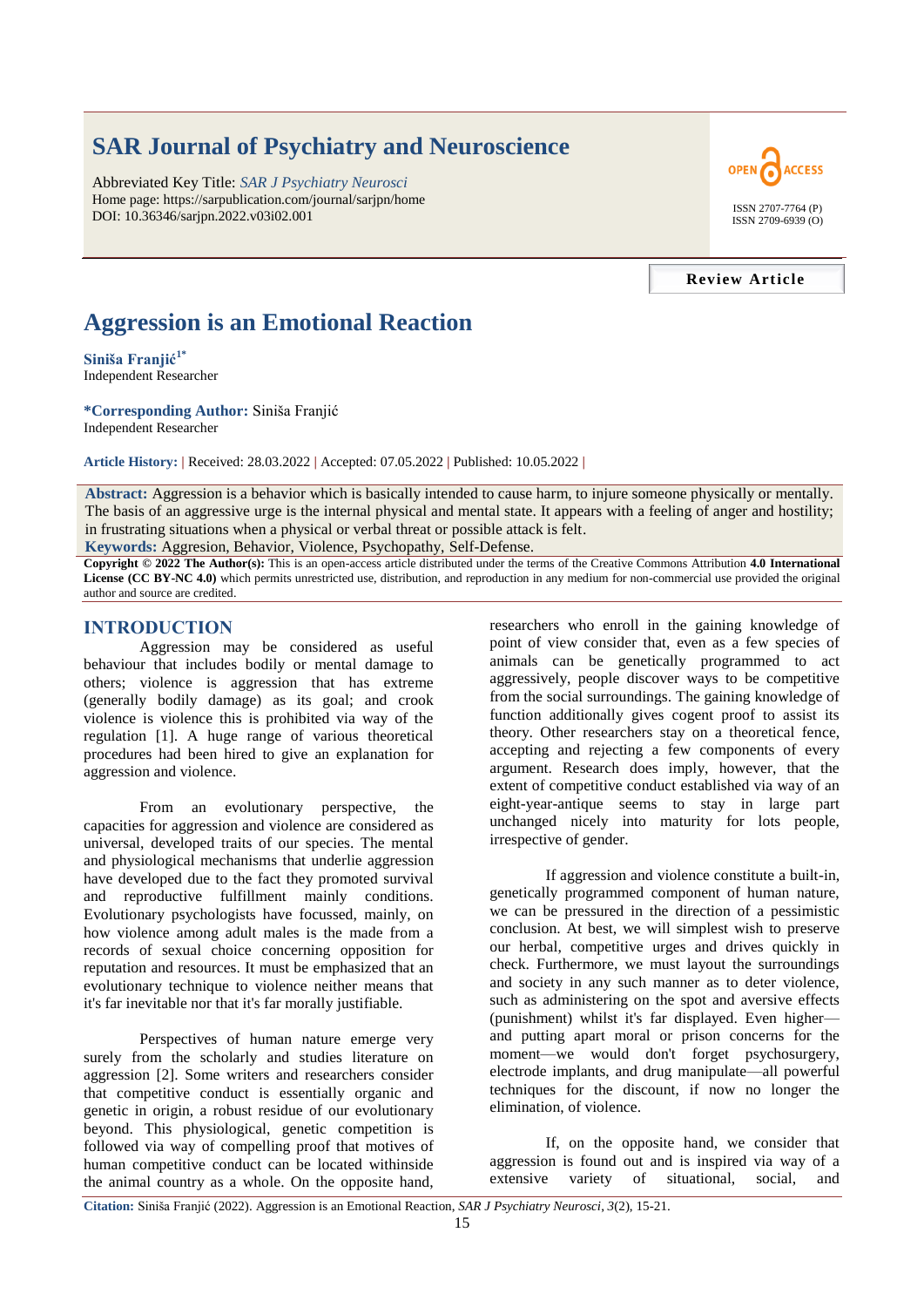environmental variables, we may be greater optimistic. Aggression isn't always an inevitable component of human lifestyles. Once we apprehend what elements play foremost roles in its acquisition and maintenance, we are able to be capable of lessen its prevalence via way of addressing those elements. There are, of course, each nice and bad components of human aggression. Many folks that play in aggressive sports, hunt for sport, serve withinside the military, and paintings for regulation enforcement have interaction in socially permissible styles of aggression that can be vital or that beautify their nice of lifestyles in addition to that of others. To a few volume, aggression is likewise valued in politics and withinside the company world.

#### **Violence**

Although the capability for violence can be an developed feature of our species, violence generally simplest takes place in precise situational contexts [1]. Researchers have diagnosed that conditions concerning frustration, provocation and/or rejection are specifically possibly to be associated with aggression and violence. According to the frustration–aggression hypothesis, for instance, aggression arises whilst people are blocked from reaching goals. Moreover, sure environmental conditions – mainly the presence of guns and excessive temperatures – make competitive and violent behaviour much more likely.

Certain situational and environmental contexts, then, are associated with using aggression and violence. However, whether or not an character engages in violence can even rely upon their precise persona traits. A good buy of proof shows that a few people are greater vulnerable to using aggression and violence than are others in any given situational context. Specifically, folks that are low in conscientiousness and agreeableness and excessive in neuroticism are much more likely to have interaction in competitive and delinquent behaviour. Low willpower, narcissism and coffee empathy are in addition persona tendencies which have been related to using aggression and violence. Broadly speaking, folks that are much less capable of adjust their behaviour, who view themselves as advanced to different humans, and who're much less involved approximately the struggling of others, are much more likely to rent aggression and violence in precise situational contexts.

There are some key principles in psychodynamic theories which can be applicable to knowledge how violence takes place [3]. The first idea is that unresolved misery from beyond relationships may be re- enacted in gift relationships, specially the ones relationships that evoke reminiscences of loss, trauma, dependence, vulnerability, and the want for care. These unresolved early- lifestyles relationships, blended with psychotic or manic distortion and projection, can make a contribution to deadly appearing out. Another key idea is that, psychologically, humans aren't what

might also additionally characteristic as defenses to cowl up deeper which means and importance of the crime. This is specifically authentic of signs and symptoms of intellectual contamination, which replicate aware cognitive distortions, however additionally replicate an try and address internal mental ache and lack of a feel of social reality. A third key idea is that of mental defenses (from time to time called coping mechanisms) vital to keep mental homeostasis (i.e. that humans expand inner mental structures to adjust their misery). These "defenses" assist humans tolerate emotional misery associated with worry and anxiety, and additionally to include and manipulate subconscious competitive impulses.

they appear and that overt behaviors and language

Adults who're reliant on primitive defenses (the ones mental tactics vital for babies, toddlers, and youngsters however that have now no longer developed into greater suitable person defenses of humor, displacements, or sublimation) are at threat for more problems. Primitive defenses in maturity detract aware interest farfar from reality (such as subconscious conflicts and impulses) and over time, beneathneath pressure of intellectual contamination, can fail, leaving the character and not using a different suitable or good enough coping or protection mechanism. As a end result, the character will "act out" emotional warfare and pressure so that you can keep mental homeostasis. These episodes of appearing out simultaneous with lack of manipulate of questioning and emotional dyscontrol because of intense intellectual contamination can frequently have tragic effects. For example, denial is a not unusualplace protection in opposition to misery that can be beneficial withinside the brief time period; however, if the character has no higher coping mechanisms, this primitive protection will withinside the long time normally purpose greater problems, specially whilst the protection (in opposition to subconscious, frequently primitive aggression) fails, leaving the character and not using a higher coping conduct to be had than appearing out the aggression.

From a psychodynamic perspective, violence isn't always meaningless however has private importance and salience for the offender. Violence might also additionally constitute (a) a dysfunctional communique to a specific character or men and women; (b) the repetition of an unresolved and normally worrying dating sample; and/or (c) the protecting displacement of insupportable emotions of misery and worry onto a person else. What the violence offender consciously feels or is aware of approximately their violence can be difficult to evaluate if they're acutely mentally sick or in a country of denial and misery. The subconscious importance and which means of the violence (in phrases of beyond trauma or relived reminiscence) will certainly be difficult to evaluate, however is vital for the character (as tons as he's capable) to apprehend that a riding pressure withinside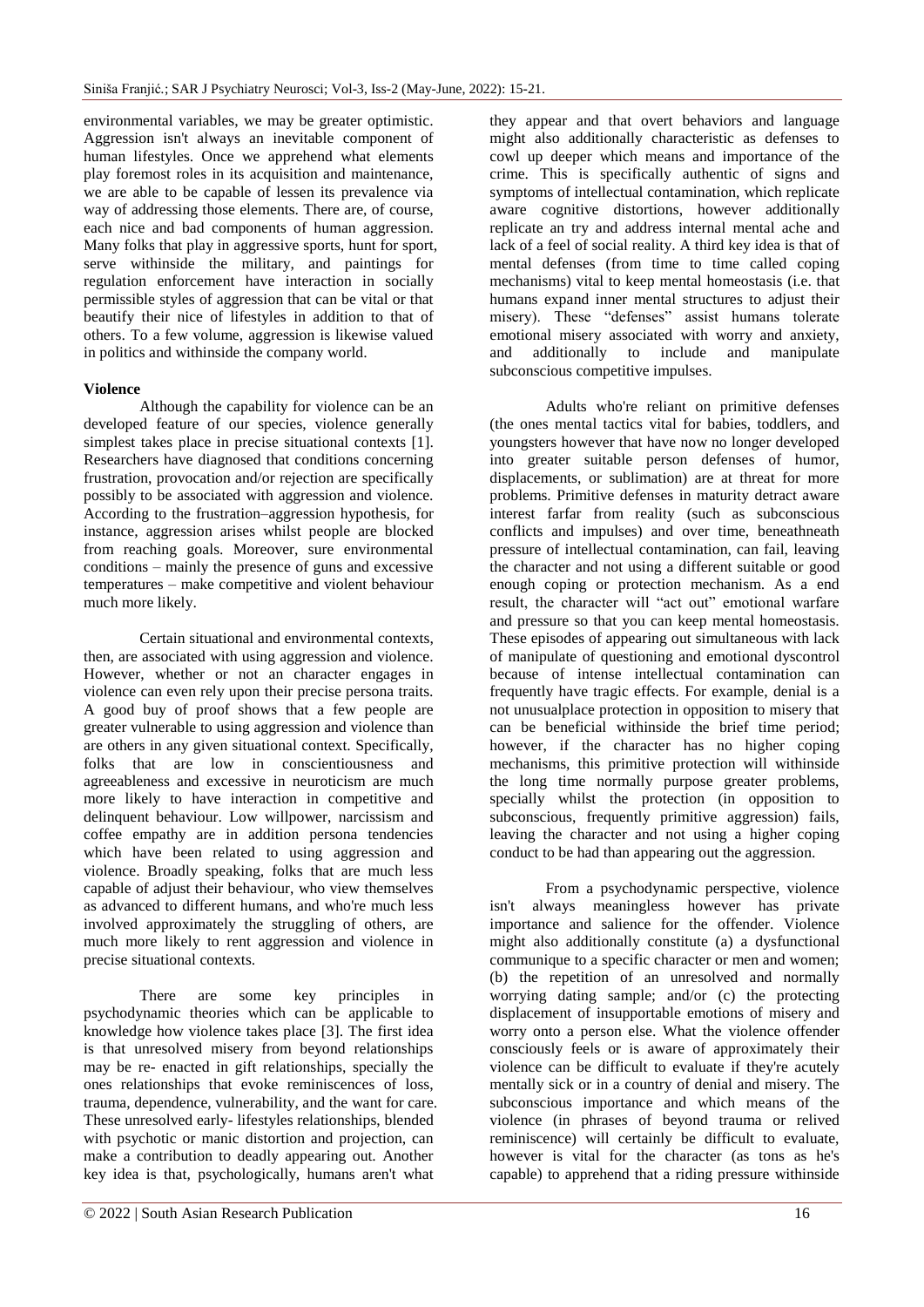the crime turned into in no small element his subconscious, unresolved issues. This allows to cast off any hazard the forensic affected person can keep a protection primarily based totally on magical questioning that "the voices made me do it," and might in addition guard in opposition to destiny threat of offending.

## **Psychopathy**

Psychopathy is a scientific assemble described via way of a cluster of interpersonal, affective, and way of life traits, such as arrogance, callousness, superficiality, manipulativeness, grandiosity, lack of ability to shape robust emotional bonds with others, a relative absence of guilt, irresponsibility, absence of guilt, irresponsibility, ignoring/violating social norms, and impulsivity [4]. These traits restriction the capacity to inhibit delinquent behaviors. As such, it's far unsurprising that psychopathy is strongly related to aggression and violence, criminal activity and crook justice machine involvement, and crook recidivism.

Though the bottom price of psychopathy withinside the wellknown populace is low, possibly approximately 1 %, people with psychopathic traits are disproportionately represented withinside the crook justice machine, with about 16 % of male criminals assembly standards for psychopathy. Further, aleven though it has lengthy been identified that now no longer all people with psychopathic traits will come into touch with the crook justice machine, and aleven though "a hit psychopaths‖ had been of growing studies hobby in current years, about 93 % of adult males assembly standards for psychopathy withinside the United States are presently incarcerated or dealing with a few sort of crook justice machine supervision.

Perhaps the maximum extensively applied degree of psychopathy in crook justice and forensic settings is the Psychopathy Checklist-Revised (PCL-R). The PCL-R is a 20-object degree designed to evaluate psychopathic traits in correctional and forensic psychiatric populations. PCL-R management includes a semi-based interview and evaluation of collateral records (e.g., institutional files, crook records, previous assessments). PCL-R Total ratings variety from zero to 40, with ratings of 30 and above suggesting that an character is a psychopath. Although the prison machine is generally inquisitive about psychopathy as a express assemble due to the want to make discrete placement decisions, there may be no herbal diagnostic cutoff for categorizing people as "psychopaths," and taxometric research imply that PCL-R ratings constitute an underlying dimensional assemble instead of a latent taxon.

Early thing analyses of the PCL-R's precursor, the Psychopathy Checklist, continually led to a twothing solution, with Factor 1 generally reflecting the interpersonal and affective traits of psychopathy and

Factor 2 generally reflecting delinquent and socially deviant traits frequently visible amongst crook offenders.

The criminal law, via way of concentrating at the picks which humans make instead of the reasons or determinants of those picks, reminds us of the significant importance, for crook liability, of private responsibility [5]. The desire is ours, we're told, whether or not we're mentally, morally or economically fragile, to interrupt regulations or to comply to them and it's far desire which informs our machine of blame and responsibility. Consistent with this view, psychopathy is deemed to be steady with the workout of loose will. It is described as a 'continual disease or incapacity of the mind . . . which leads to abnormally competitive or significantly irresponsible behavior at the a part of the character involved'. Even if the circumstance is a determinant of behaviour the psychopath isn't always visible as missing the capacity to pick to comply to regulations. Psychopaths understand what the regulations are, understand what they're doing and that it's far wrong, and thus, generally, take pains to keep away from detection. This indicates that their 'rule-following mechanism' is intact, if much less influential on behaviour than society considers acceptable. They are capable of act purposively, this is, to position plans into operation, and apprehend the effects in their moves each for themselves and for his or her sufferer. It is probably argued that a few shape of constrained defence must be to be had to take account of the truth that psychopaths, if chargeable for their picks, aren't always chargeable for being psychopaths withinside the first area. Such a controversy has been raised withinside the context of different excuses and has been rejected – with right purpose. The circumstance, in theory, is in any occasion able to assisting the partial defence of dwindled responsibility, even though juries have proven themselves reluctant to just accept it.

## **Self-Defense**

To set up self-protection, the defendant can be required to show that (1) the defendant turned into now no longer the aggressor; (2) the defendant moderately perceived a right away chance of physical damage; (3) the defendant moderately believed that protecting pressure turned into vital to keep away from the damage; and (4) the quantity of protecting pressure used turned into affordable [6].

Self-protection isn't always to be had to folks that initiate an assault after which use pressure to repel it, due to the fact "the regulation does now no longer permit a person to create a awful or risky state of affairs after which combat his manner out." For example, D slaps V, who responds via way of punching D, who then punches back. If D is charged with battery for punching V, D can not declare self-protection due to the fact D turned into the aggressor who struck the primary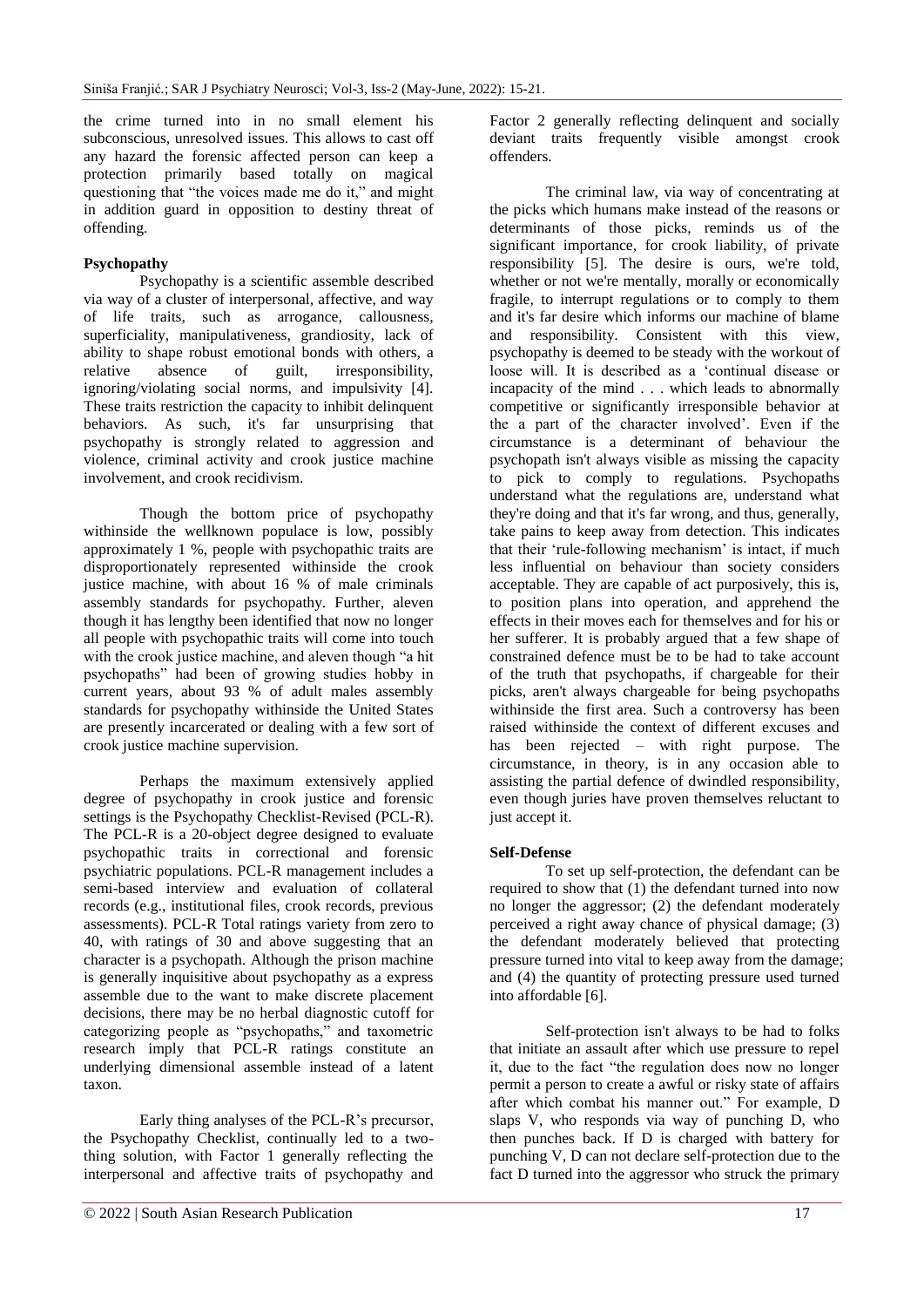blow. If, however, V answered to the slap via way of pulling a gun, then V might emerge as the aggressor via way of escalating a easy fistfight right into a lethal battle. D ought to now use affordable pressure to shield in opposition to V, who will become the "new" aggressor on this greater extreme assault.

After organising reputation as a nonaggressor, the defendant might also additionally ought to show the chance of on the spot damage. Threats of destiny damage do now no longer justify using pressure due to the fact the defendant has different avenues for protection, together with reporting the chance to the police. An on the spot chance approach that until the aggressor is combated via way of protecting pressure, the defendant will go through a few harm.

## **Neuropsychology**

At this early degree withinside the twenty first century, scientific neuropsychology is rightly locating its ft as a nicely-delineated and increasing scientific strong point inside Clinical Psychology [7]. It has moved farfar from the basically diagnostic function it obtained after the Second World War, to at least one wherein the characterization of a character's practical strengths and weaknesses and the rationale in their behaviour have emerge as significant in extending the variety of significant questions that may be posed approximately an character affected person's presentation. Clinical neuropsychology is now very tons valued as now no longer certainly concerning the evaluation of cognitive competencies in sufferers with cerebral pathology, however additionally as gambling a first-rate function withinside the rehabilitation of such humans. It is likewise contributing to the knowledge of the effect on cognitive functioning of issues hitherto conceptualized as psychiatric or 'practical' (instead of ‗natural')—for example, melancholy or schizophrenia—and is getting used to apprehend and subsequently in all likelihood conceptualize in neuropsychological phrases a number of delinquent or maladaptive behaviours. Neuropsychology has improved its location of enquiry past the checking out room and into the consequences of cognitive impairment for regular lifestyles, with more than a few checks which can be striving to be greater ecologically legitimate in addition to environmentally primarily based totally.

It is consequently crucial that every one scientific psychologists, and now no longer simply the ones operating in expert neuropsychological settings, have a primary grounding in neuropsychology. Perhaps the only manner of illustrating the enormous software of neuropsychological abilties comes from the varieties of questions that scientific psychologists would possibly want to reply approximately their sufferers. Thus a scientific psychologist operating in a number one care putting, being the primary character to adopt a proper evaluation of a affected person, would possibly want to

decide whether or not their affected person's grievance of bad reminiscence represents a circumstance that deserves referral for in addition research via way of a neurologist or is possibly to symbolize the effects of tension or melancholy. In an person intellectual fitness putting, simply as in a neuropsychiatry carrier, there can be the want to determine whether or not a newly evolved reminiscence disease is psychogenically determined, possibly even feature of factitious disease or malingering. A scientific psychologist operating with humans with gaining knowledge of disabilities would possibly want so as to investigate whether or not their affected person's cognitive profile is certainly feature of a specific disease (e.g., Down's syndrome), whether or not it represents the possibly onset of the dementia this is frequently located in older adults with Down's syndrome or factors to the effect of a few additional, obtained neuropathology (e.g., a current head harm). In a forensic putting the query for the scientific psychologist to cope with might also additionally nicely take the shape of whether or not the character's offending behaviour may be accounted for via way of a preceding head harm main to impulsive behaviour feature of govt disorder. Working with older adults, the scientific psychologist might not simplest be looking to make clear whether or not the character's cognitive decline is consultant of dementia instead of affective disease, however may additionally want to element the suitable nature of any dementia. (e.g., Alzheimer's ailment or frontotemporal dementia). In an alcohol abuse carrier the assessment of a character's reminiscence and govt disorder might also additionally have implications for his or her destiny remedy or placement. In toddler psychology settings the want may be to make clear the effect of developmental in addition to obtained neuropathology on instructional and social development.

In all of those settings, an awesome grounding withinside the concepts of neuropsychological evaluation and take a look at interpretation will make a contribution to the shipping of an powerful and expert carrier. This grounding may additionally, given carrier constraints, allow the components of suitable interventions designed to ameliorate the cognitive problems delineated by the evaluation, in addition to thru observations of the affected person's regular behaviour. In all such times the scientific psychologist must be in search of to behave as a scientist– practitioner, the usage of the ever-developing neuropsychological literature on which to base hypotheses for his or her evaluation and collecting statistics from as extensive more than a few reassets as possible. The scientific (neuro) psychologist can be starting off to affirm that sure functions of the affected person's presentation are steady with a specific disease or syndrome, to generate after which take a look at their very own hypotheses approximately the character of the affected person's deficits, or to determine among competing hypotheses approximately the character's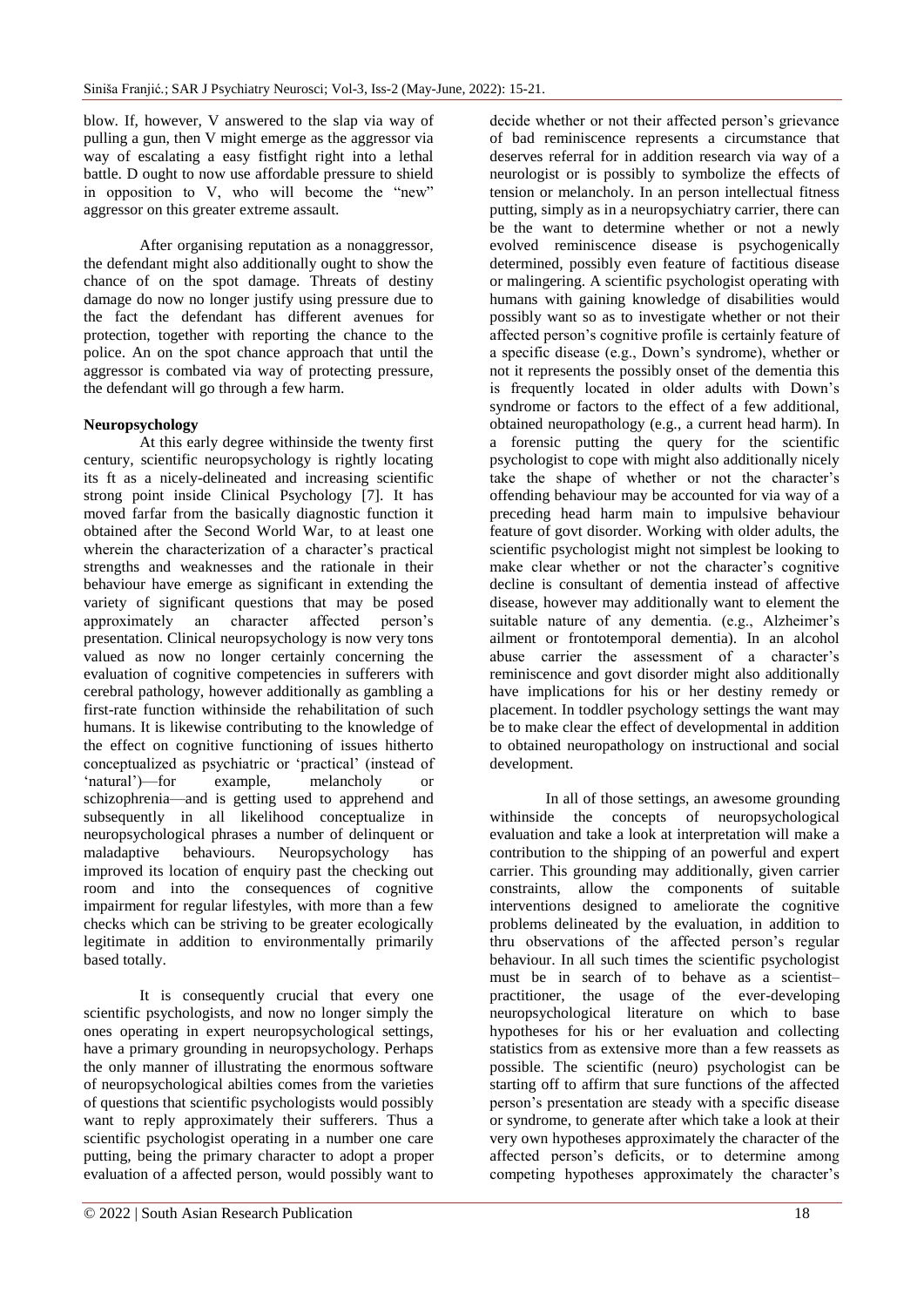deficits and their reasons, frequently in a medico-prison putting of both a crook or civil nature.

## **Head Injury**

Head harm is a first-rate purpose of morbidity and mortality in all age groups [8]. Higher prices are located in city populations. Major reasons of trauma encompass street site visitors accidents, falls and assaults, such as gunshot wounds. The mechanisms that purpose mind harm in sufferers with trauma are more than one and complex. It is helpful, however, to divide mind harm into number one and secondary forms. Primary mind harm consists of abrasions, lacerations and contusions, or bruises. A slight shape of harm is concussion that has been associated with diffuse axonal harm, and this could be detected via way of histological techniques. Primary mind harm generally produces a right away lack of recognition, even as secondary adjustments produce later lack of recognition and focal neurological symptoms and symptoms relying at the webweb page and volume of harm.

Secondary brain damage is due to extra- and intradural haemorrhage, mind oedema (or swelling) and infection. Most haemorrhages in, or near, the dura arise in affiliation with cranium fracture and represent 3% of head accidents; the prevalence is maximum among the a long time of 10 and 30 years. They are generally located over the cerebral convexities. The quantity of an epidural haematoma might also additionally range from some millilitres, which can be giant in a toddler, to over a hundred ml. The quantity of an epidural haematoma correlates with the severity of scientific signs and symptoms and affects outcome. There is multiplied mortality in sufferers wherein the clot exceeds a hundred and fifty ml. Acute subdural haematoma generally outcomes in demise withinside the majority of sufferers and an awesome restoration in simplest 10%. The timing of surgical operation for evacuation of the haematoma is a important thing figuring out outcome. In shaken babies the quantity of subdural blood can be small, however is beneficial as a hallmark of mind acceleration and diffuse axonal harm, a time period used to explain diffuse degeneration of the white matter, internal cerebral trauma or shearing harm. Diffuse axonal accidents are maximum not unusualplace in sufferers of street site visitors accidents.

## **Psychological Intervention**

Most humans requiring mental intervention after neurological contamination or harm can have a few discount in cognitive abilties, relying on the character, area and severity of harm [9]. After generalized harm (e.g., head harm and more than one sclerosis) the maximum not unusualplace cognitive problems are with interest, concentration, reminiscence, velocity of statistics processing and govt functioning (e.g., planning, problem-solving, self-consciousness and self-regulation). After greater focal harm (e.g., stroke and tumour) precise deficits can also be visible in motor

abilties, visible notion, spatial judgement, language characteristic, etc. The subjective enjoy of cognitive impairment may be demanding and perceptual and spatial deficits may be bewildering and frightening. Loss of the capacity to speak effectively (because of language impairment or intense dysarthria) can be immensely frustrating, in addition to socially isolating. Marked impairment of reminiscence disrupts every day residing and compromises a feel of continuity, in addition to notion of development in rehabilitation. Disruption to govt characteristic is of unique importance, now no longer simplest because of its direct results on independence and willpower however additionally withinside the barriers imposed on insight, knowledge, use of compensatory techniques and lengthy-time period adjustment.

A extensive variety of behavioural and emotional adjustments can be skilled as a right away effect of harm to the mind. These have interaction with govt disorder to bring about marked average alternate in persona. Common behavioural adjustments encompass disinhibition, impulsivity, irritability, intolerance, brief temper, competitive outbursts, loss of initiation and compulsive behaviour. Common emotional adjustments encompass agitation, heightened (or flattened) have an effect on, lability, temper swings and melancholy. (Bipolar issues, paranoid or different delusional states are uncommon however can arise.) Mood swings are specifically not unusualplace after head harm, melancholy and emotional lability after stroke, and melancholy (or from time to time euphoria) after more than one sclerosis. Where such adjustments are concept to end result from disruption in natural and neurochemical tactics of temper regulation, antidepressant and/or temper-stabilizing medicinal drug can be required. However, emotional adjustments after mind harm are generally an interplay of number one natural and secondary mental elements. The private effect of such adjustments may be very variable, relying upon the precise sample of incapacity, character coping and own circle of relatives circumstances.

## **Wrongful Act**

The questions of excusing and assessing duty rise up simplest withinside the institutional context of figuring out whether or not a person can pretty be held responsible for a wrongful act [10]. In a machine of spontaneous justice, together with the early exercise of executing midnight thieves, there may be no area for a machine of excuses. Susceptibility to non-public punishment turns totally at the incriminating impact of appearances. The excuses of mistake, accident, necessity and madness start to expand simplest because the manner of condemnation and punishment actions from the scene of the deed to the reflective deliberations of the courtroom.

The implications of this factor are crucial. Whether a wrongful actor is excused does now no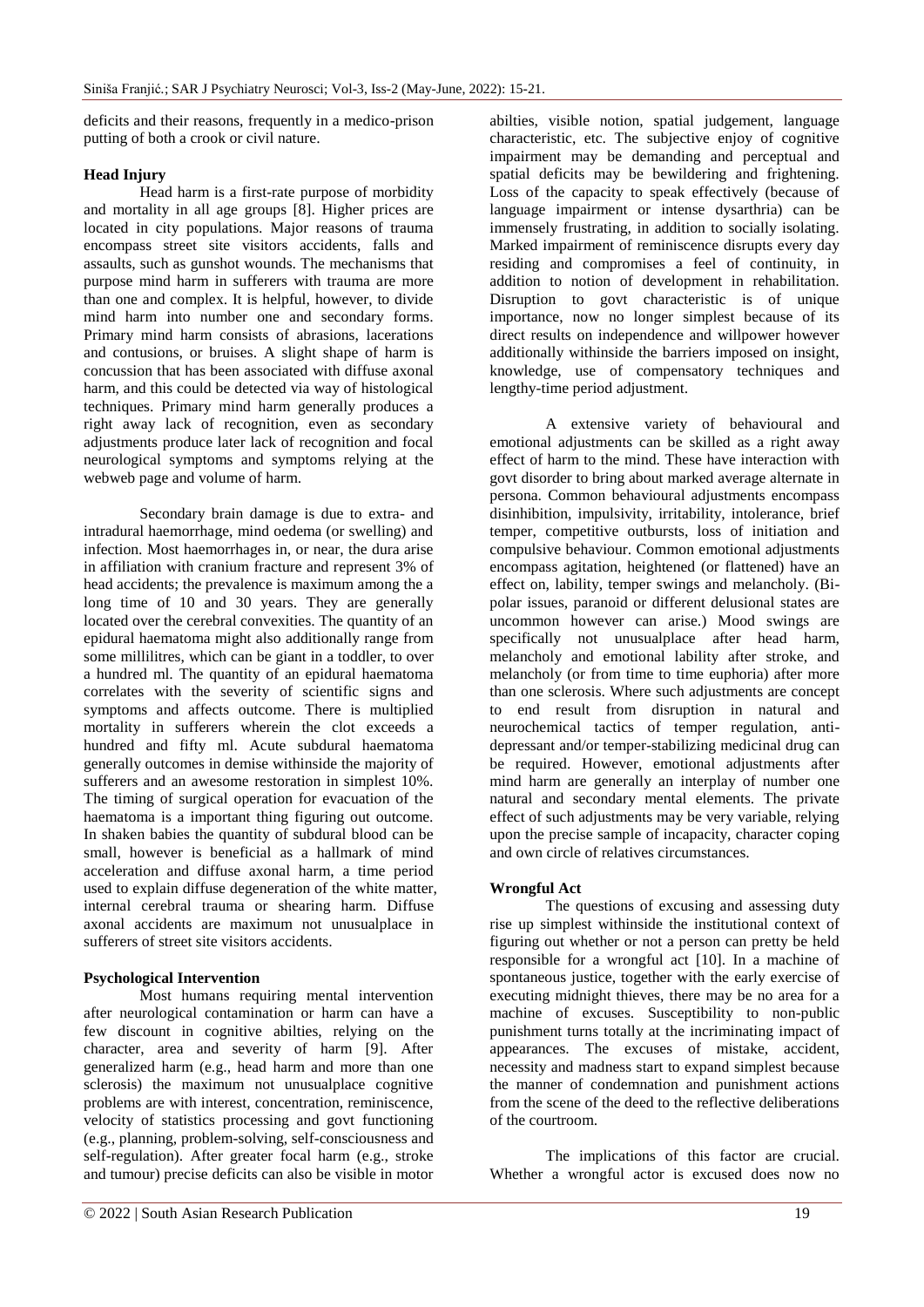longer have an effect on the rights of different men and women to face up to or to help the wrongful actor. But claims of justification do. In exploring why that is so, we will find out the manner wherein claims of justification characteristic in developing and negating the rights of men and women in a state of affairs of warfare.

Consider first the proper of the sufferer to face up to an competitive act. Suppose a ravenous lady enters a grocery save and begins offevolved to take a loaf of bread. When the shopkeeper actions to forestall her, she explains that she and her infant have now no longer had meals in numerous days; they haven't any cash and he or she have to take the bread. Does the shopkeeper have the proper to face up to her taking the loaf? The wellknown knowledge, in keeping with the Model Penal Code in addition to German, French, and Soviet regulation, is that the privilege to shield assets or private pastimes relies upon upon whether or not the aggression is wrongful or unlawful. If the try and take the loaf of bread s simply excused and now no longer justified, the tried robbery is wrongful and the storekeeper might also additionally use as a minimum affordable pressure to face up to the intrusion. On the opposite hand, if the intrusion is justified, the assets proprietor have to tolerate the taking of the bread. This factor turned into identified in a main case withinside the regulation of torts, wherein a deliver captain tried to take safe haven from a hurricane via way of mooring his deliver at a stranger's wharf. The wharf proprietor's worker avoided them from docking, due to which the deliver crashed onto the beach. The wharf proprietor turned into accountable in damages, for the worker's resistance turned into unjustified. The purpose turned into that the preference to take safe haven from the hurricane turned into itself justified at the precept of lesser evils; consequently, the wharf proprietor turned into required to publish to the intrusion. If in contrast, the intrusion turned into simply excused, say, on grounds of mistake or madness, the wharf proprietor possibly might now no longer had been required to publish. It is really well worth noting that even if required to tolerate a person else's justifiable intrusion, the proprietor might also additionally acquire damages for the loss incurred via way of the intrusion. If the shopkeeper had been required to tolerate the taking of bread from his save, he might have a legitimate declare beneathneath the regulation of torts for compensation.

It isn't always obvious why the proper to face up to must activate whether or not the intrusion is justified or excused. Perhaps each must be resisted, possibly neither. It is simpler to look why justified behavior must now no longer be resisted. The willpower that the behavior is justified presupposes a judgment approximately the advanced social hobby withinside the warfare. If the advanced social hobby is represented via way of the celebration in search of to moor his deliver or the lady trying to take a loaf of bread, it's also withinside the social hobby to suppress resistance. On the opposite hand, if the act of taking the bread is simply excused, the lady might not be accountable, however neither is the shopkeeper accountable for her private circumstance. It isn't always clean why the regulation must require one harmless celebration to defer to another. If the shopkeeper might now no longer have a responsibility to provide her a loaf of bread, there may be no obvious purpose why he must permit her take it.

## **CONCLUSION**

Aggression is mostly defined as harmful behavior taking into account psychological and physical damage, where intent is also important, ie whether the damage was intentionally caused. Therefore, it can be a learned form of behavior, in the case of rewarding aggression, it occurs more often and see cognitive influences, and social influences where, for example, glorification of aggressive calculations is crucial in the socialization of male behavior. Aggression can stem from anger and what happens to people or it can stem from contempt.

## **REFERENCES**

- 1. Durrant, R. (2013). An Introduction to Criminal Psychology, Routledge, Taylor & Francis Group, Abingdon, UK, pp. 132.
- 2. Bartol, C. R., & Bartol, A. M. (2017). Criminal Behavior - A Psychological Approach - Eleventh Edition, Global Edition, Pearson, Harlow, UK, pp. 135-136.
- 3. Papapietro, D., & Adshead, G. (2017). Forensic Psychotherapy: Psychodynamic Therapy with Offenders in Griffith, E. E. H., Norko, M. A., Buchanan, A., Baranoski, M. V., Zonana, H. V. (eds): Bearing Witness to Change - Forensic Psychiatry and Psychology Practice, CRC Press, Taylor & Francis Group, Boca Raton, USA, pp. 239-240.
- 4. DeMatteo, D., Hodges, H., & Fairfax-Columbo, J. (2016). An Examination of Whether Psychopathy Checklist-Revised (PCL-R) Evidence Satisfies the Relevance/Prejudice Admissibility Standard in Bornstein, B. H., Miller, M. K. (eds): Advances in Psychology and Law - Volume 2, Springer International Publishing AG, Cham, Switzerland, pp. 205-206.
- 5. Wilson, W. (2011). Criminal Law Doctrine and Theory, 4th Edition, Pearson, Harlow, UK, pp. 208.
- 6. Bacigal, R. J. (2009). Criminal Law and Procedure - An Overview, Third Edition, Delmar, Cengage Learning, Clifton Park, USA, pp. 60.
- 7. Goldstein, L. H., & McNeil, J. E. (2004). General Introduction: What Is the Relevance of Neuropsychology for Clinical Psychology Practice?" in Goldstein, L. H., McNeil, J. E. (eds): Clinical Neuropsychology, John Wiley & Sons Ltd, Chichester, UK, pp. 3-4.